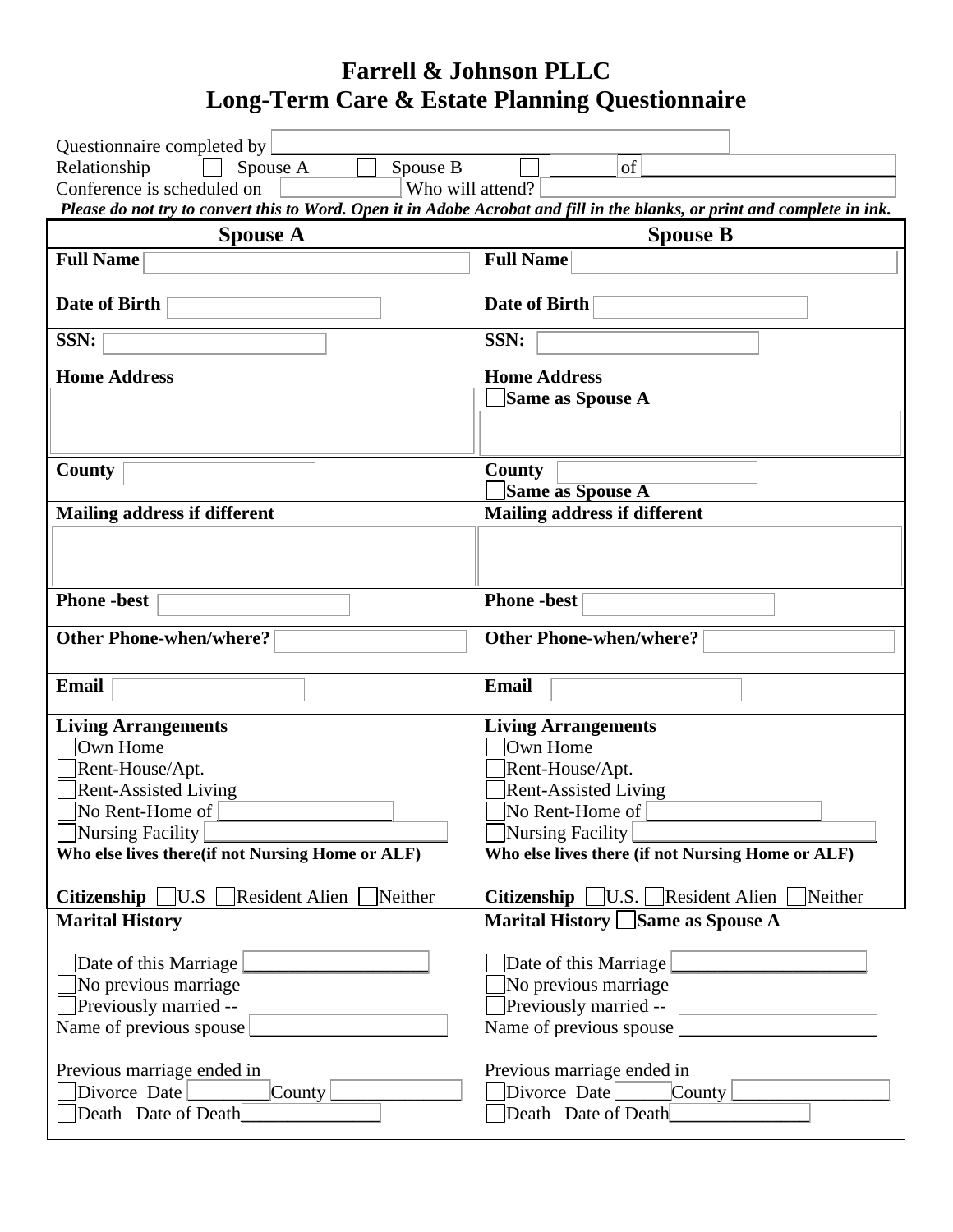#### *Spouse A's Nursing Home/Hospital History*

| <b>Date</b><br>In                                                       | <b>Date</b><br>Out | Name of Facility (& place if not Austin) | <b>Nursing</b><br>Home | <b>Hosp</b> | <b>Rehab</b> |
|-------------------------------------------------------------------------|--------------------|------------------------------------------|------------------------|-------------|--------------|
|                                                                         |                    |                                          |                        |             |              |
|                                                                         |                    |                                          |                        |             |              |
|                                                                         |                    |                                          |                        |             |              |
|                                                                         |                    |                                          |                        |             |              |
| Is Medicare paying for your nursing home stay now? $\Box$ Yes $\Box$ No |                    |                                          |                        |             |              |

| "Snapshot date" for Spouse A if any (see below)* |  |  |  |  |  |
|--------------------------------------------------|--|--|--|--|--|
|--------------------------------------------------|--|--|--|--|--|

| Who provides significant assistance for Spouse A now? |  |
|-------------------------------------------------------|--|

| <b>Future care needs</b> $\Box$ Hospital $\Box$ Nursing Home $\Box$ ALF $\Box$ Home Care $\Box$ Alome Care $\Box$ hrs/week $\Box$ None |  |
|----------------------------------------------------------------------------------------------------------------------------------------|--|
|----------------------------------------------------------------------------------------------------------------------------------------|--|

**Life Expectancy**  $\Box$  No known limit  $\Box$  Less than 6 months, according to physician  $\Box$  Uncertain

## *Spouse B's Nursing Home/Hospital History*

| <b>Date</b><br>In                                                       | Date<br>Out | Name of Facility (& place if not Austin) | <b>Nursing</b><br>Home | <b>Hosp</b> | Rehab |
|-------------------------------------------------------------------------|-------------|------------------------------------------|------------------------|-------------|-------|
|                                                                         |             |                                          |                        |             |       |
|                                                                         |             |                                          |                        |             |       |
|                                                                         |             |                                          |                        |             |       |
|                                                                         |             |                                          |                        |             |       |
| Is Medicare paying for your nursing home stay now? $\Box$ Yes $\Box$ No |             |                                          |                        |             |       |

| "Snapshot date" for Spouse B if any*                                                                    |
|---------------------------------------------------------------------------------------------------------|
| Who provides significant assistance for Spouse B now? (see below)*                                      |
| <b>Future care needs</b> □ Hospital □ Nursing Home □ ALF □ Home Care 24/7 □ Home Care ■ hrs/week □ None |
|                                                                                                         |

**Life Expectancy**  $\Box$  No known limit  $\Box$  Less than 6 months, according to physician  $\Box$  Uncertain

<sup>\*&</sup>quot;Snapshot Date": First day of the first month when one spouse goes into a Medicaid-certified nursing facility and stays at least 30 days, when the Medicaid program takes a "snapshot" of all assets of both Spouse A and Spouse B. Time on the 30 days continues to run if transferred to a hospital or another Medicaid-certified nursing facility.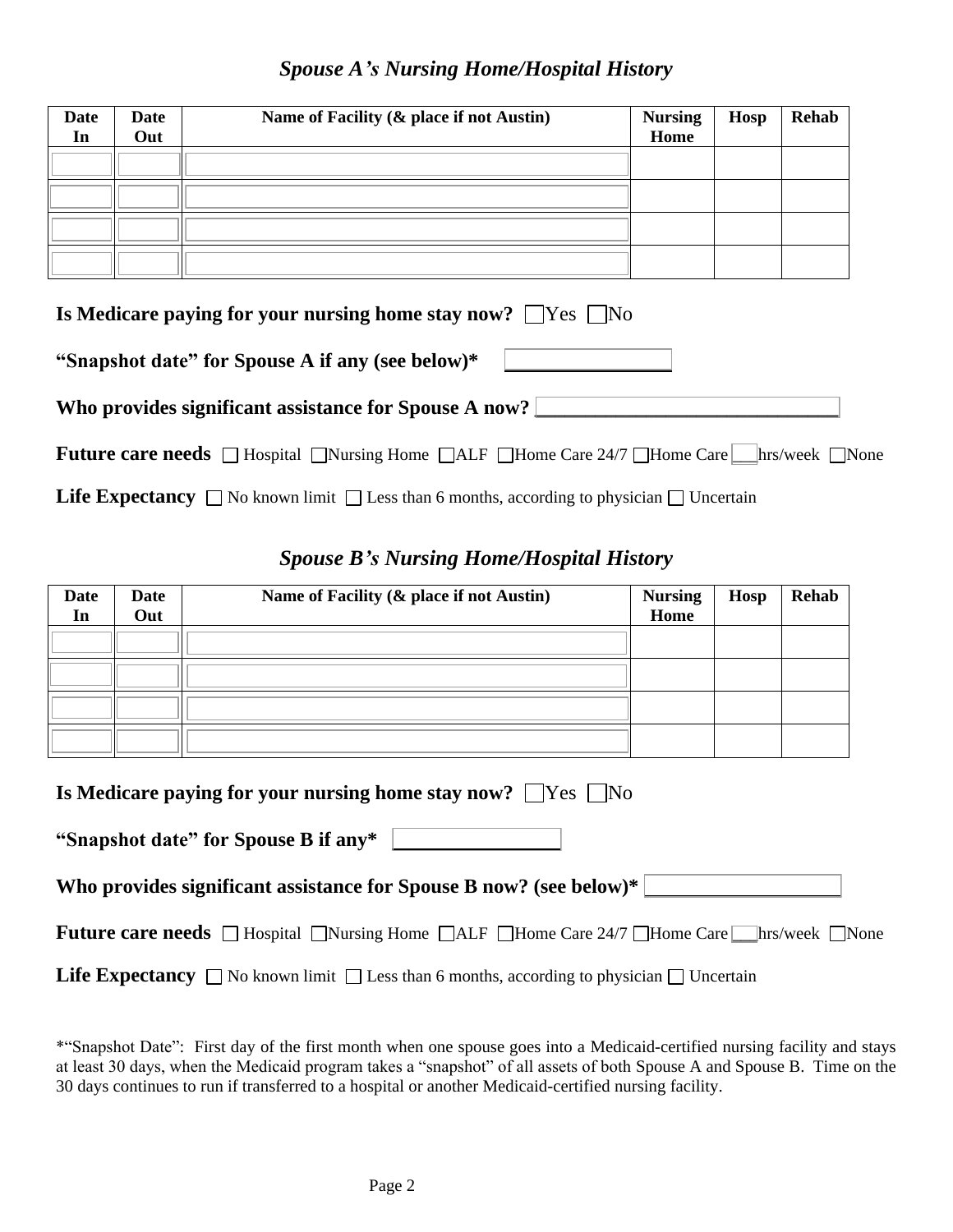#### *Your Family*

**Do you (or either of you) have one or more living children?**  $\Box$  Yes  $\Box$  No **Do you have any grandchildren who are children of a deceased child of yours?**  $\Box$  Yes  $\Box$  No **Do you have any grandchildren or great grandhchilren under age 21?**  $\Box$  Yes  $\Box$  No **Anyone in your family under age 21?**  $\Box$  Yes  $\Box$  No **Anyone in your family have a disability?**  $\Box$  Yes  $\Box$  No *List below your children. If a child of yours has died, also list his or her children (your grandchildren) if any. If you have no children, list your closest family or friends and the relationship.*

| <b>Child One</b>   | Name                                                                                                         |
|--------------------|--------------------------------------------------------------------------------------------------------------|
|                    | Tel<br>Email                                                                                                 |
|                    | Address                                                                                                      |
|                    | Married? $\Box$ Yes $\Box$ No<br>Disabled? <sup>1</sup> $\Box$ Yes<br>$\n  No$ $\Box$ Uncertain<br>Age       |
|                    | Spouse $A \Box$ Spouse $B \Box$ Both<br>Whose Child? $\lceil$                                                |
|                    | Communication Authorized with this Child*? □ Yes □ No                                                        |
| <b>Child Two</b>   | Name                                                                                                         |
|                    | Tel<br>Email                                                                                                 |
|                    | Address                                                                                                      |
|                    | Married? $\Box$ Yes $\Box$ No<br>Disabled? $\Box$ Yes $\Box$ No<br>Age<br>□Uncertain                         |
|                    | Spouse A $\Box$ Spouse B $\Box$ Both<br>Whose Child? [                                                       |
|                    | <b>Communication Authorized with this Child*?</b> $\Box$ Yes $\Box$ No                                       |
|                    |                                                                                                              |
| <b>Child Three</b> | Name                                                                                                         |
|                    | Email<br>Tel                                                                                                 |
|                    | Address<br>Married? $\Box$ Yes $\Box$ No<br>Disabled? $\Box$ Yes $\Box$<br>$\mathbb{N}^{\text{o}}$ Uncertain |
|                    | Age<br>Whose Child? $\Box$ Spouse A $\Box$ Spouse B $\Box$ Both                                              |
|                    | <b>Communication Authorized with this Child*?</b> $\Box$ Yes $\Box$ No                                       |
|                    |                                                                                                              |
| <b>Child Four</b>  | Name                                                                                                         |
|                    | Tel<br>Email                                                                                                 |
|                    | Address                                                                                                      |
|                    | Married? $\Box$ Yes $\parallel$ No<br>Disabled? $\Box$ Yes $\Box$ No $\Box$ Uncertain<br>Age                 |
|                    | Spouse A $\Box$ Spouse B $\Box$ Both<br>Whose Child? $\ $                                                    |
|                    | <b>Communication Authorized with this Child*?</b> $\Box$ Yes $\Box$ No                                       |
| <b>Child Five</b>  | Name                                                                                                         |
|                    | Tel<br>Email                                                                                                 |
|                    | <b>Address</b>                                                                                               |
|                    | Married? $\Box$ Yes $\Box$ No<br>Disabled? $\Box$ Yes $\Box$ No $\Box$ Uncertain<br>Age                      |
|                    | Spouse A $\Box$ Spouse B $\Box$ Both<br>Whose Child? $\blacksquare$                                          |
|                    | <b>Communication Authorized with this Child*?</b> $\Box$ Yes $\Box$ No                                       |
|                    | Attorney Notes re family and other sources of support, conflict or difficulty                                |
|                    |                                                                                                              |
|                    |                                                                                                              |

*\*if you select "yes," none of your communications with us will be confidential with regard to that child and you will be waiving attorney-client privilege with regard to any civil or criminal cases.*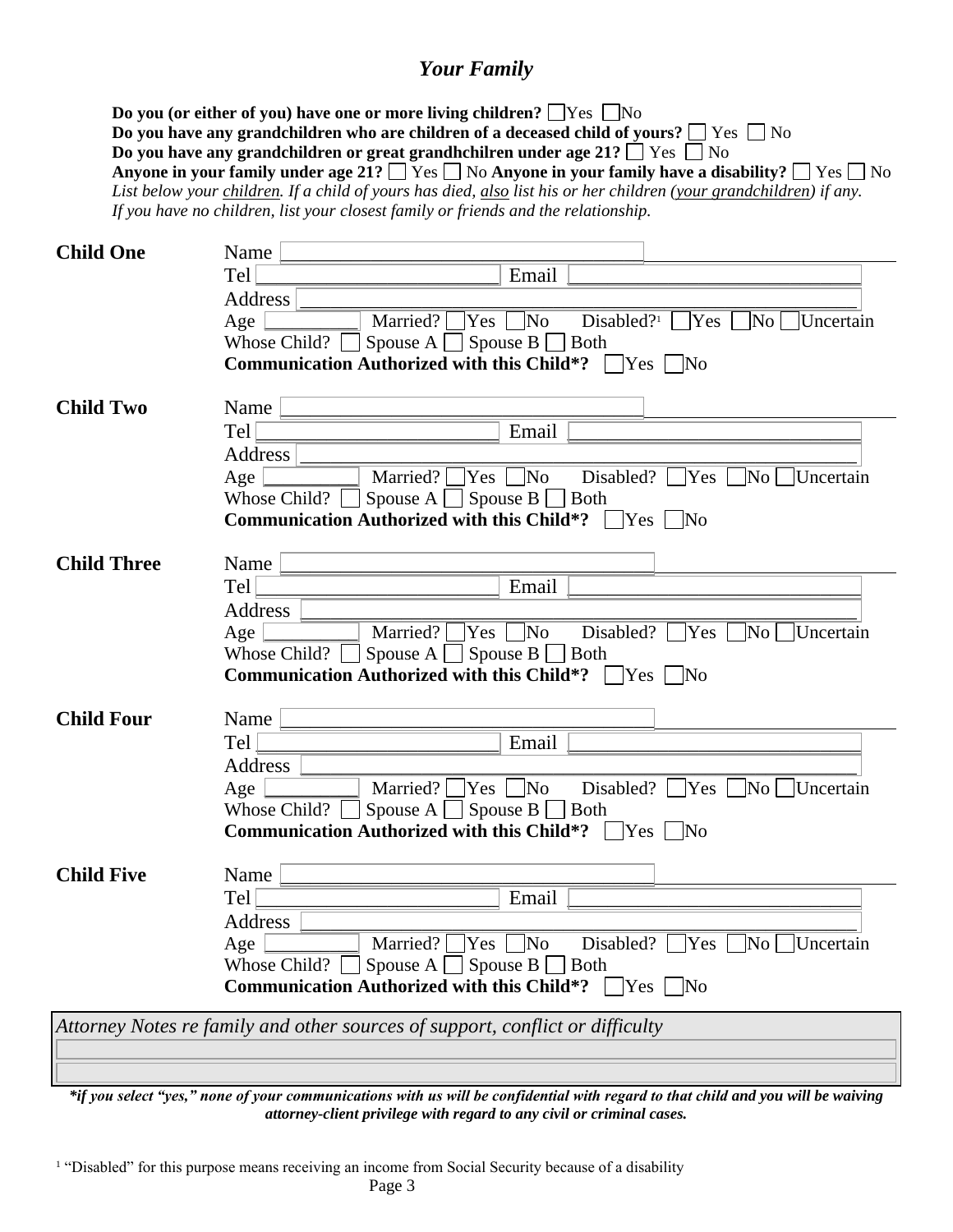## *Your Health*

| <b>Physical/Mental Condition of Spouse A</b>                                                                                         | <b>Physical/Mental Condition of Spouse B</b>                                                                                                  |
|--------------------------------------------------------------------------------------------------------------------------------------|-----------------------------------------------------------------------------------------------------------------------------------------------|
| <b>Diagnoses</b>                                                                                                                     | <b>Diagnoses</b>                                                                                                                              |
| <b>Medication(s)</b>                                                                                                                 | <b>Medication(s)</b>                                                                                                                          |
| Taking medication "as needed" (PRN)                                                                                                  | Taking medication "as needed" (PRN)                                                                                                           |
| Personal care you are getting now                                                                                                    | Personal care you are getting now                                                                                                             |
| Using wheelchair                                                                                                                     | Using wheelchair                                                                                                                              |
| Using walker                                                                                                                         | Using walker                                                                                                                                  |
| Sometimes wanders                                                                                                                    | Sometimes wanders                                                                                                                             |
| In locked unit or area                                                                                                               | In locked unit or area                                                                                                                        |
| Activities you need help with<br>Bathing<br>Dressing<br>Toileting<br>Transferring<br>Continence<br>Walking<br>Eating<br>Medication [ | <b>Activities you need help with</b><br><b>Bathing Toileting</b><br>Dressing<br>Transferring<br>Walking<br>Eating<br>Medication<br>Continence |
| Mental status (check all that apply, even if                                                                                         | Mental status (check all that apply, even if                                                                                                  |
| only from time to time when "at your best")                                                                                          | only from time to time when "at your best")                                                                                                   |
| Recognize friends & family                                                                                                           | Recognize friends & family                                                                                                                    |
| $\Box$ Yes $\Box$ No $\Box$ Sometimes                                                                                                | $\Box$ Yes $\Box$ No $\Box$ Sometimes                                                                                                         |
| Can describe own property                                                                                                            | Can describe own property                                                                                                                     |
| $\Box$ Yes $\Box$ No $\Box$ Sometimes                                                                                                | $\Box$ Yes $\Box$ No $\Box$ Sometimes                                                                                                         |
| Can name all family members                                                                                                          | Can name all family members                                                                                                                   |
| $\square$ Yes $\square$ No $\square$ Sometimes                                                                                       | $\square$ Yes $\square$ No $\square$ Sometimes                                                                                                |
| Can converse                                                                                                                         | $\Box$ Yes $\Box$ No $\Box$ Sometimes                                                                                                         |
| $\Box$ Yes $\Box$ No $\Box$ Sometimes                                                                                                | Can converse                                                                                                                                  |
| Comments                                                                                                                             | Comments                                                                                                                                      |
| Attorney use only                                                                                                                    | Attorney use only                                                                                                                             |
| Medicaid "medical necessity"?                                                                                                        | Medicaid "medical necessity"?                                                                                                                 |
| $\Box$ Yes $\Box$ No $\Box$ Uncertain                                                                                                | $\Box$ Yes $\Box$ No $\Box$ Uncertain                                                                                                         |
| Capacity to sign POA's?                                                                                                              | Capacity to sign POA's?                                                                                                                       |
| $\Box$ Yes $\Box$ No $\Box$ Uncertain                                                                                                | $\Box$ Yes $\Box$ No $\Box$ Uncertain                                                                                                         |
| Capacity to sign will?                                                                                                               | Capacity to sign will?                                                                                                                        |
| $\Box$ Yes $\Box$ No $\Box$ Uncertain                                                                                                | $\Box$ Yes $\Box$ No $\Box$ Uncertain                                                                                                         |
| Capacity to make gifts?                                                                                                              | Capacity to make gifts?                                                                                                                       |
| $\Box$ Yes $\Box$ No $\Box$ Uncertain                                                                                                | $\Box$ Yes $\Box$ No $\Box$ Uncertain                                                                                                         |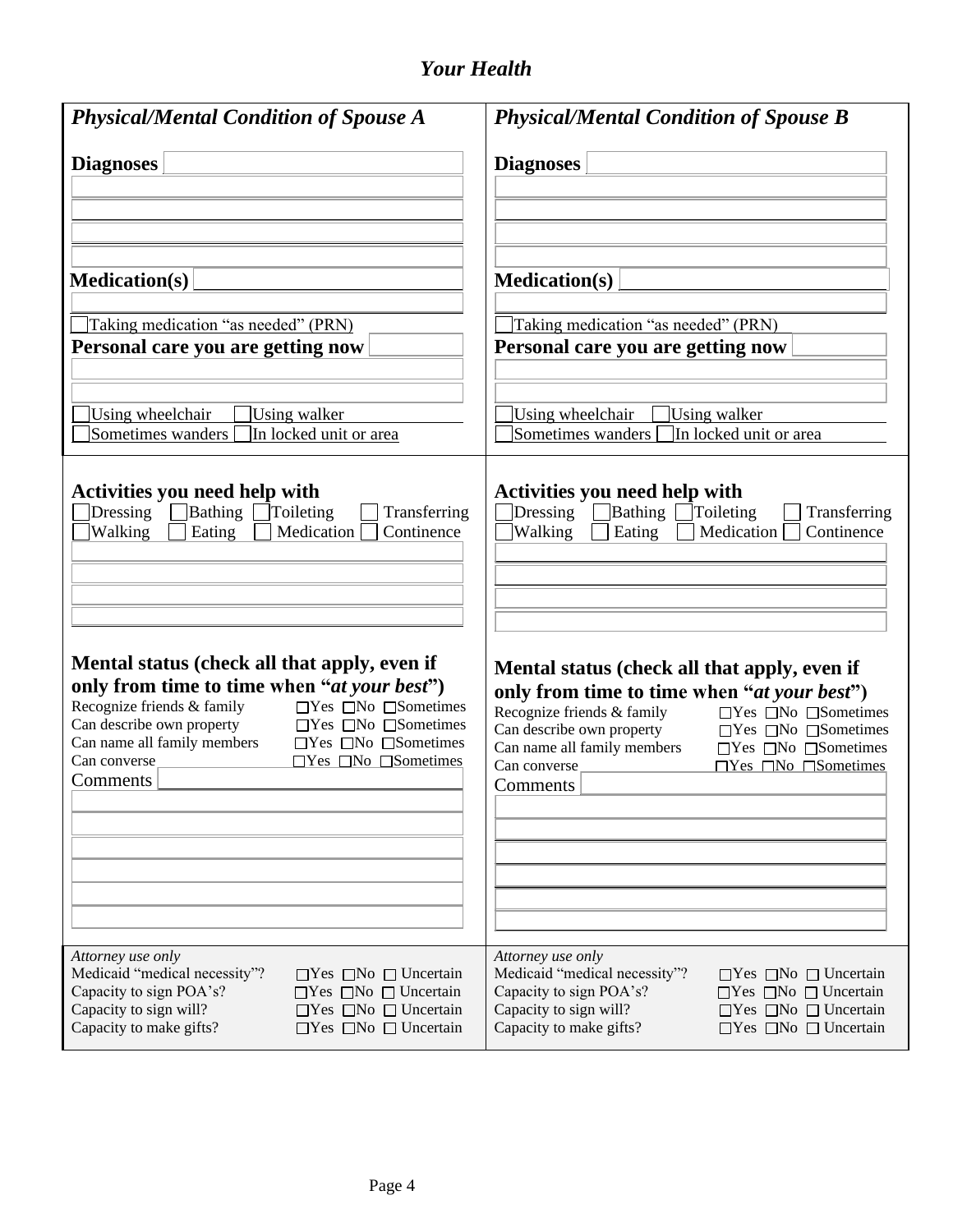### *Your Medical Expenses*

| Please provide the MONTHLY cost of each                         | <b>Spouse A</b><br>per month | <b>Spouse B</b><br>per month |
|-----------------------------------------------------------------|------------------------------|------------------------------|
| Nursing Home, Assisted Living Facility or home care cost if any |                              |                              |
| Medications (out of pocket expense)                             |                              |                              |
| Medicare Part A $\Box$ Medicare Part B<br>Medicare Part D       |                              |                              |
| Medicare Supplement Insurance (or Advantage plan)               |                              |                              |
| Company-Spouse $A$                                              |                              |                              |
| Company-Spouse B                                                |                              |                              |
| Other Medical Insurance                                         |                              |                              |
| $Type_$                                                         |                              |                              |
| Company                                                         |                              |                              |
| □ Long Term Care Insurance                                      |                              |                              |
| Maximim it will pay per month: $\S$                             |                              |                              |
| Maximum months it will pay:                                     |                              |                              |
| <b>Other Medical Expenses</b>                                   |                              |                              |
|                                                                 |                              |                              |
|                                                                 |                              |                              |

## *Military Service*

| Have you, a spouse or deceased child(ren) ever been in the U.S. armed forces? $\Box$ YES<br>$\Box$ NO |  |  |  |
|-------------------------------------------------------------------------------------------------------|--|--|--|
| $\Box$ YES $\Box$ NO<br>If so, is the veteran deceased, of service related cause(s)?                  |  |  |  |
| Does the veteran now have any service-related disability? $\Box$ YES $\Box$ NO                        |  |  |  |
| If so, is the disability $100\%$ ? TES NO If so, number of years it has been $100\%$ :                |  |  |  |

| Veteran's Name | <b>Service Branch</b> | Dates on Active Duty <sup>2</sup> | Type of Discharge*                       |
|----------------|-----------------------|-----------------------------------|------------------------------------------|
|                |                       |                                   |                                          |
|                |                       |                                   | $H \Box$<br>$\mathbf{G}$<br>$\mathbf{D}$ |
|                |                       |                                   | D <sub>1</sub><br>HI                     |

*\* H=Honorable G=General D=Dishonorable*

<sup>&</sup>lt;sup>2</sup> Do not include Active Duty for Training. Do include active duty of a reservist or National Guard member when "called up" (activated).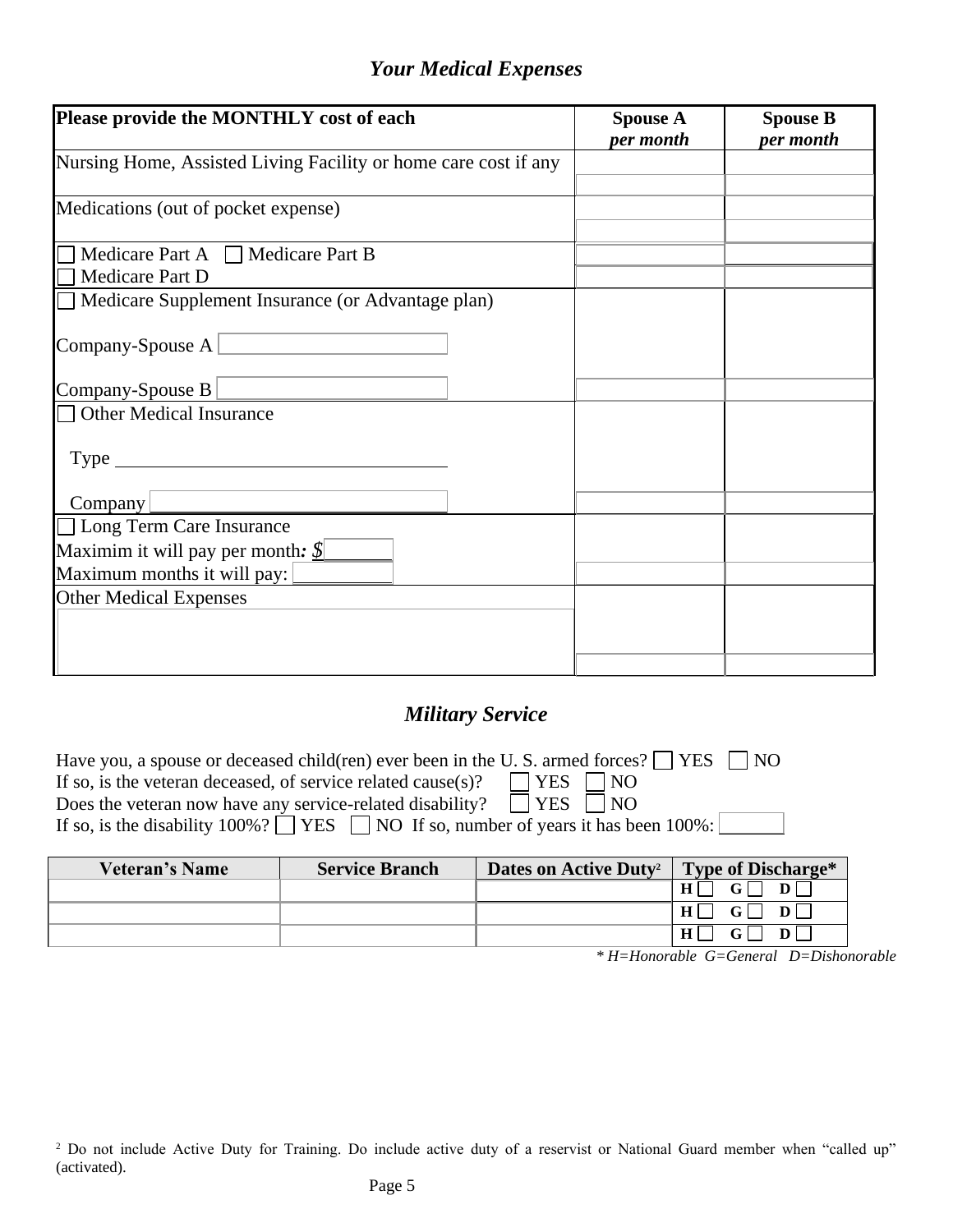# **Homestead** *Information Concerning Your Residence, If Owned By You*

| Already entered on page 1. If not, street address:<br>$\Box$ Both                                                                                                                                     |
|-------------------------------------------------------------------------------------------------------------------------------------------------------------------------------------------------------|
| Title is in the name of $\Box$ Spouse A $\Box$ Spouse B<br>Other                                                                                                                                      |
| Bought during the marriage? $\Box$ YES $\Box$ NO                                                                                                                                                      |
| <b>Property tax "fair market value"</b> \$                                                                                                                                                            |
| What you believe it would sell for if different: \$                                                                                                                                                   |
| Mortgage balance $\Box$ Nothing (paid off)<br>$\Box$ Presently owe \$                                                                                                                                 |
| Who lives there now? $\Box$ Spouse A $\Box$ Spouse B $\Box$ Both $\Box$ Other                                                                                                                         |
| Does your unmarried son or daughter live there? $\Box$ Yes $\Box$ No                                                                                                                                  |
| Does your son or daughter who has provided care for you for 2 years live there? $\Box$ Yes $\Box$ No                                                                                                  |
| Other information concerning your residence that may be important                                                                                                                                     |
|                                                                                                                                                                                                       |
| <b>Non-Homestead Real Property #1</b>                                                                                                                                                                 |
| Location                                                                                                                                                                                              |
| Oil, Gas, or Mineral Royalty?<br>$\Box$ No                                                                                                                                                            |
| <b>Leased?</b> $\Box$ Yes $\Box$ No <b>Producing?</b> $\Box$ Yes<br>Aquired by □ Purchase □ Inheritance □                                                                                             |
| Income per month \$<br>Gift                                                                                                                                                                           |
| Acquired on or about                                                                                                                                                                                  |
| <b>Title is in the name of Spouse A Spouse B Both Dother</b>                                                                                                                                          |
| <b>Property tax "fair market value" \$</b><br>What you believe it would sell for if different: \$                                                                                                     |
|                                                                                                                                                                                                       |
| $\Box$ Presently owe \$<br><b>Mortgage</b> $\Box$ Nothing (paid off)                                                                                                                                  |
| <b>Who lives there now?</b> Spouse A Spouse B Both Tenant who pays no rent<br>$\Box$ Tenant who pays rent of \$ $\Box$ / month Tenant is family member?                                               |
| <b>Non-Homestead Real Property #2</b>                                                                                                                                                                 |
| Location                                                                                                                                                                                              |
|                                                                                                                                                                                                       |
| <b>Leased?</b> $\Box$ Yes $\Box$ No <b>Producing?</b> $\Box$ Yes $\Box$ No<br>Oil, Gas, or Mineral Royalty?<br>Aquired by $\Box$ Purchase $\Box$ Inheritance $\Box$<br>Income per month $\ \$<br>Gift |
| <b>Acquired on or about</b>                                                                                                                                                                           |
| <b>Title is in the name of <math>\Box</math></b> Spouse A $\Box$ Spouse B $\Box$ Both $\Box$ Other                                                                                                    |
| <b>Property tax "fair market value"</b> \,<br>What you believe it would sell for if different: \$                                                                                                     |
| $\Box$ Presently owe \$<br><b>Mortgage</b> $\Box$ Nothing (paid off)                                                                                                                                  |
| <b>Who lives there now?</b> Spouse A Spouse B Both Tenant who pays no rent<br>$\Box$ Tenant who pays rent of $\sqrt{$\vert \quad \vert}$ / month Tenant is family member?                             |

*TOTAL REAL PROPERTY \$\_\_\_\_\_\_\_\_\_\_\_\_\_\_\_\_\_\_\_\_\_\_\_\_*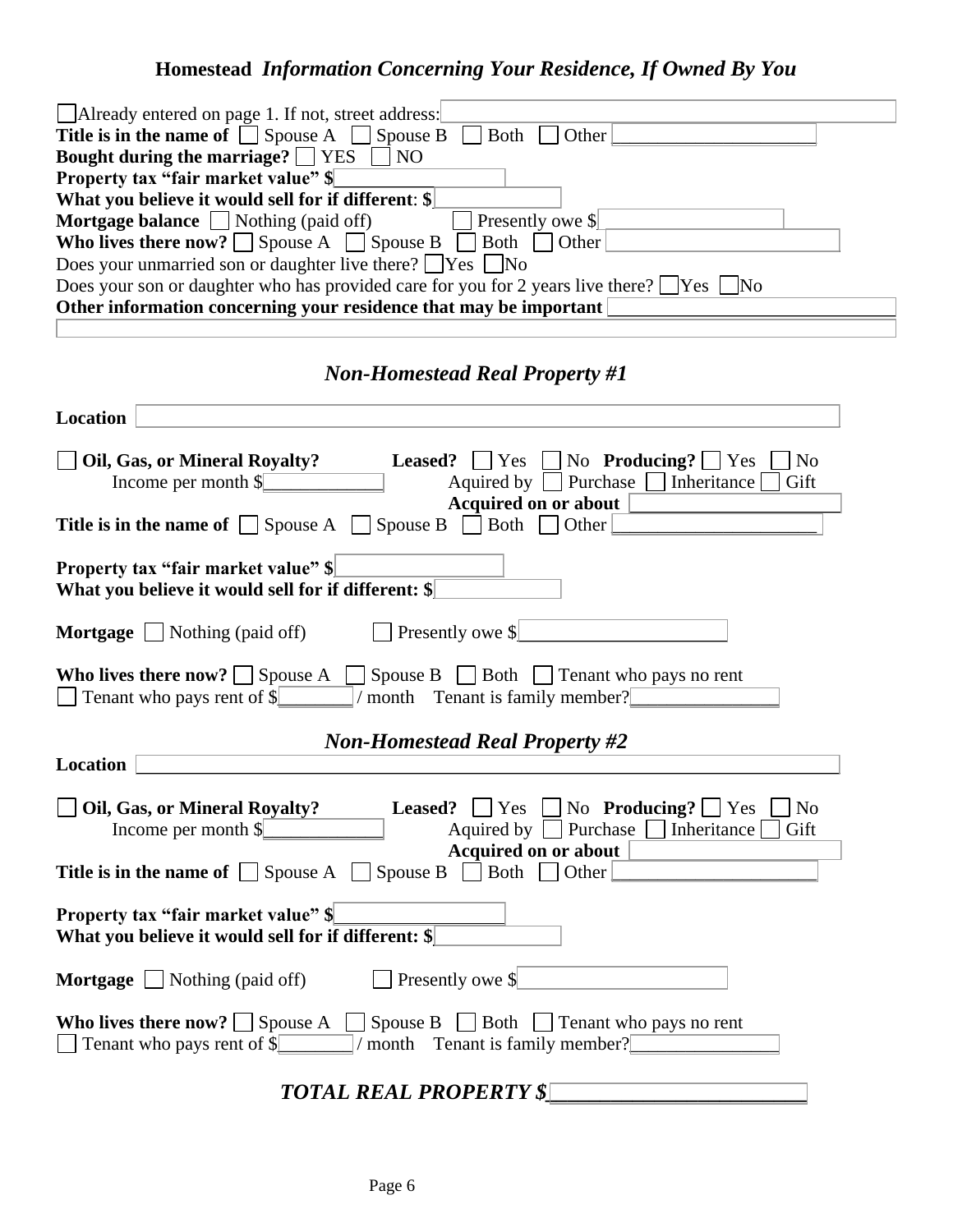|                                                                                                            |                    | <b>Other Assets</b>                                       |                                                     |                                         |                                                                  |
|------------------------------------------------------------------------------------------------------------|--------------------|-----------------------------------------------------------|-----------------------------------------------------|-----------------------------------------|------------------------------------------------------------------|
| <b>Description</b><br>* See bottom of page 2 for definition of<br>"Snapshot Date"                          | Title <sup>1</sup> | <b>Snapshot</b><br>Date*<br><b>Market</b><br><b>Value</b> | <b>Most Recent</b><br><b>Market</b><br><b>Value</b> | <b>Debt</b><br>secured by<br>this asset | <b>Beneficiary</b> at<br>Death (other<br>than by will)<br>if any |
| Most Valuable Vehicle <sup>2</sup>                                                                         |                    |                                                           |                                                     |                                         |                                                                  |
|                                                                                                            |                    |                                                           |                                                     |                                         |                                                                  |
| Vehicle 2:                                                                                                 |                    |                                                           |                                                     |                                         |                                                                  |
| Vehicle 3:                                                                                                 |                    |                                                           |                                                     |                                         |                                                                  |
| Gravesite/Marker                                                                                           |                    |                                                           |                                                     |                                         |                                                                  |
| <b>Prepaid Funeral Contracts</b>                                                                           |                    |                                                           |                                                     |                                         |                                                                  |
| <b>Prepaid Funeral Contracts</b>                                                                           |                    |                                                           |                                                     |                                         |                                                                  |
| Household Goods: Show only value of<br>items held only for investment value and not in<br>personal use     |                    |                                                           |                                                     |                                         |                                                                  |
|                                                                                                            |                    |                                                           |                                                     |                                         |                                                                  |
| Bank & Credit Union accounts<br>(checking, savings, CDs, money market funds,<br>other cash equivalents)    |                    |                                                           |                                                     |                                         |                                                                  |
|                                                                                                            |                    |                                                           |                                                     |                                         |                                                                  |
|                                                                                                            |                    |                                                           |                                                     |                                         |                                                                  |
|                                                                                                            |                    |                                                           |                                                     |                                         |                                                                  |
|                                                                                                            |                    |                                                           |                                                     |                                         |                                                                  |
| <b>Brokerage</b><br>Accounts and other non-<br>(non-tax-qualified)<br>retirement<br>investment<br>accounts |                    |                                                           |                                                     |                                         |                                                                  |
|                                                                                                            |                    |                                                           |                                                     |                                         |                                                                  |
|                                                                                                            |                    |                                                           |                                                     |                                         |                                                                  |
|                                                                                                            |                    |                                                           |                                                     |                                         |                                                                  |
|                                                                                                            |                    |                                                           |                                                     |                                         |                                                                  |
| "Non-qualified" Annuities                                                                                  |                    |                                                           |                                                     |                                         |                                                                  |
|                                                                                                            |                    |                                                           |                                                     |                                         |                                                                  |
|                                                                                                            |                    |                                                           |                                                     |                                         |                                                                  |
|                                                                                                            |                    |                                                           |                                                     |                                         |                                                                  |
|                                                                                                            |                    |                                                           |                                                     |                                         |                                                                  |
| <b>Retirement Accounts</b>                                                                                 |                    |                                                           |                                                     |                                         |                                                                  |
| IRA, 401(k), 403(b), Qualified Annuities                                                                   |                    |                                                           |                                                     |                                         |                                                                  |
|                                                                                                            |                    |                                                           |                                                     |                                         |                                                                  |
|                                                                                                            |                    |                                                           |                                                     |                                         |                                                                  |
|                                                                                                            |                    |                                                           |                                                     |                                         |                                                                  |
|                                                                                                            |                    |                                                           |                                                     |                                         |                                                                  |

<sup>1</sup> "H" for Spouse A, "W" for Spouse B, "HW" for both; Leave blank if uncertain. Note if anyone else is owner.

 $<sup>2</sup>$  Enter year, make, and model for all vehicles, including all motorcycles, boats, trailers, RVs, etc..</sup>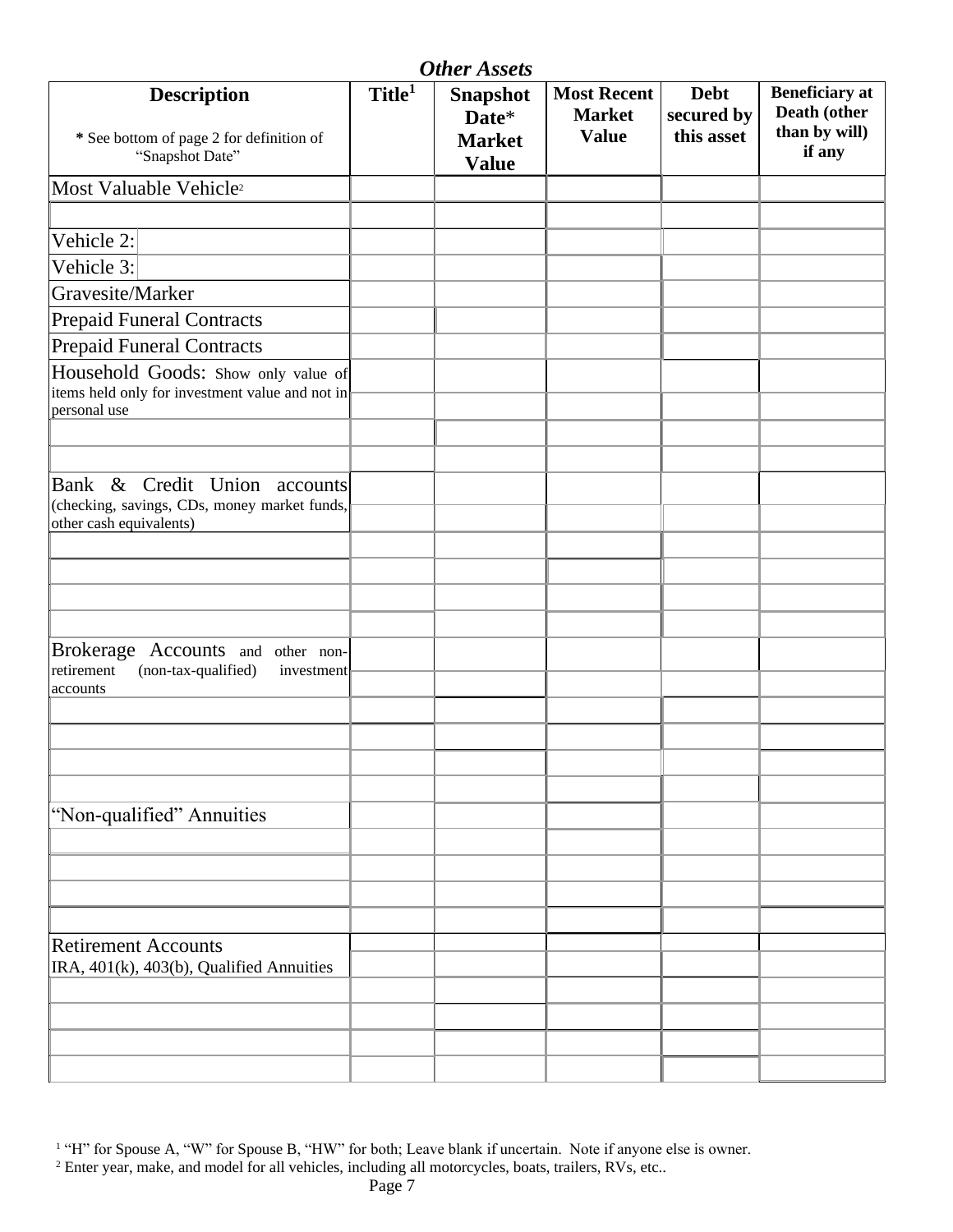| <b>Description</b>                                                          | Title <sup>1</sup> | <b>Snapshot</b><br>Date*<br><b>Value</b> | <b>Most Recent</b><br><b>Market Value</b> | <b>Debt</b><br>secured<br>by this<br>asset | <b>Beneficiary</b> at<br><b>Death</b> |
|-----------------------------------------------------------------------------|--------------------|------------------------------------------|-------------------------------------------|--------------------------------------------|---------------------------------------|
| Certificated Shares, Bonds, Private<br>Business interests, contract rights, |                    |                                          |                                           |                                            |                                       |
| notes receivable, etc.                                                      |                    |                                          |                                           |                                            |                                       |
|                                                                             |                    |                                          |                                           |                                            |                                       |
|                                                                             |                    |                                          |                                           |                                            |                                       |
|                                                                             |                    |                                          |                                           |                                            |                                       |
| Other Assets, Rights, Expected<br>Receipts/refunds                          |                    |                                          |                                           |                                            |                                       |
|                                                                             |                    |                                          |                                           |                                            |                                       |
|                                                                             |                    |                                          |                                           |                                            |                                       |
| Life Insurance Policies                                                     | Person             | Death                                    | Cash Surrender                            | Loan                                       | <b>Beneficiaries</b>                  |
| Insurance Company name:                                                     | Insured            | Benefit                                  | Value                                     | Amount                                     |                                       |
|                                                                             |                    |                                          |                                           |                                            |                                       |
|                                                                             |                    |                                          |                                           |                                            |                                       |
|                                                                             |                    |                                          |                                           |                                            |                                       |
|                                                                             |                    |                                          |                                           |                                            |                                       |
| <b>Contents of Safe Deposit Box</b>                                         |                    |                                          |                                           |                                            |                                       |
|                                                                             |                    |                                          |                                           |                                            |                                       |
|                                                                             |                    |                                          |                                           |                                            |                                       |
| <b>TOTAL ASSETS</b>                                                         |                    |                                          |                                           |                                            |                                       |

#### *Your Debts*

| <b>Description</b>                   | <b>Amount</b> |
|--------------------------------------|---------------|
| <b>Homestead Debt</b>                |               |
| Other Secured Debt                   |               |
| <b>Unsecured Debt</b>                |               |
| <b>Unsecured Debt</b>                |               |
| Attorney Use only<br>Total debt      |               |
| Net(after debts) countable resources |               |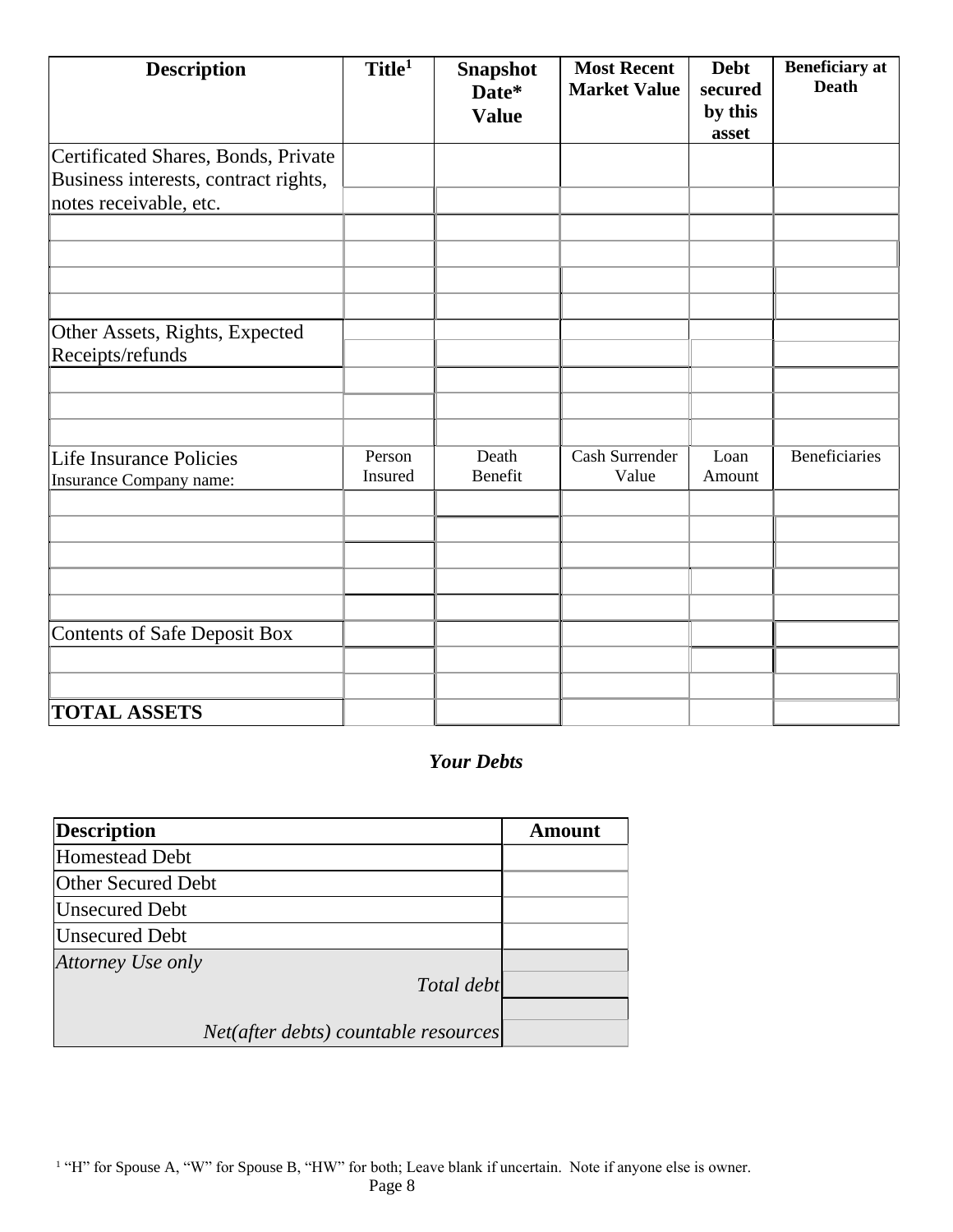## *Your Income*

# *Please indicate monthly income Monthly Income*

| <b>FIXED MONTHLY INCOME</b>                               | <b>Spouse A</b> | <b>Spouse B</b> |
|-----------------------------------------------------------|-----------------|-----------------|
| Social Security Net Monthly Payment                       |                 |                 |
| Medicare Part B premium deducted                          |                 |                 |
| Medicare Part D premium deducted                          |                 |                 |
| Supplemental Security Income (SSI)                        |                 |                 |
| VA Disability or Pension Net Monthly Payment              |                 |                 |
| Railroad Retirement Net Monthly Payment                   |                 |                 |
| Civil Service Annuity Net Monthly Payment                 |                 |                 |
| Required Minimum Distributions (average monthly)          |                 |                 |
| Pension Net Monthly Payment                               |                 |                 |
| Annuities Net Monthly Payment                             |                 |                 |
| Total of "Possible Deductions" below                      |                 |                 |
|                                                           |                 |                 |
| Total fixed                                               |                 |                 |
| <b>VARIABLE MONTHLY INCOME</b>                            | <b>Spouse A</b> | <b>Spouse B</b> |
| <b>Gross Earned Income</b>                                |                 |                 |
| Interest                                                  |                 |                 |
| Dividends                                                 |                 |                 |
| Rent/Note                                                 |                 |                 |
| Oil & Gas                                                 |                 |                 |
| Farm or Other Business Income                             |                 |                 |
| Other                                                     |                 |                 |
|                                                           |                 |                 |
|                                                           |                 |                 |
| Total variable                                            |                 |                 |
|                                                           |                 |                 |
| <b>Total income</b>                                       |                 |                 |
| <b>POSSIBLE DEDUCTIONS</b>                                |                 |                 |
| Tax withheld from pension (monthly)                       |                 |                 |
| Medical ins. premiums withheld from pension (monthly)     |                 |                 |
| Medical ins. premiums not withheld from pension (monthly) |                 |                 |
| <b>Total of Possible Deductions</b>                       |                 |                 |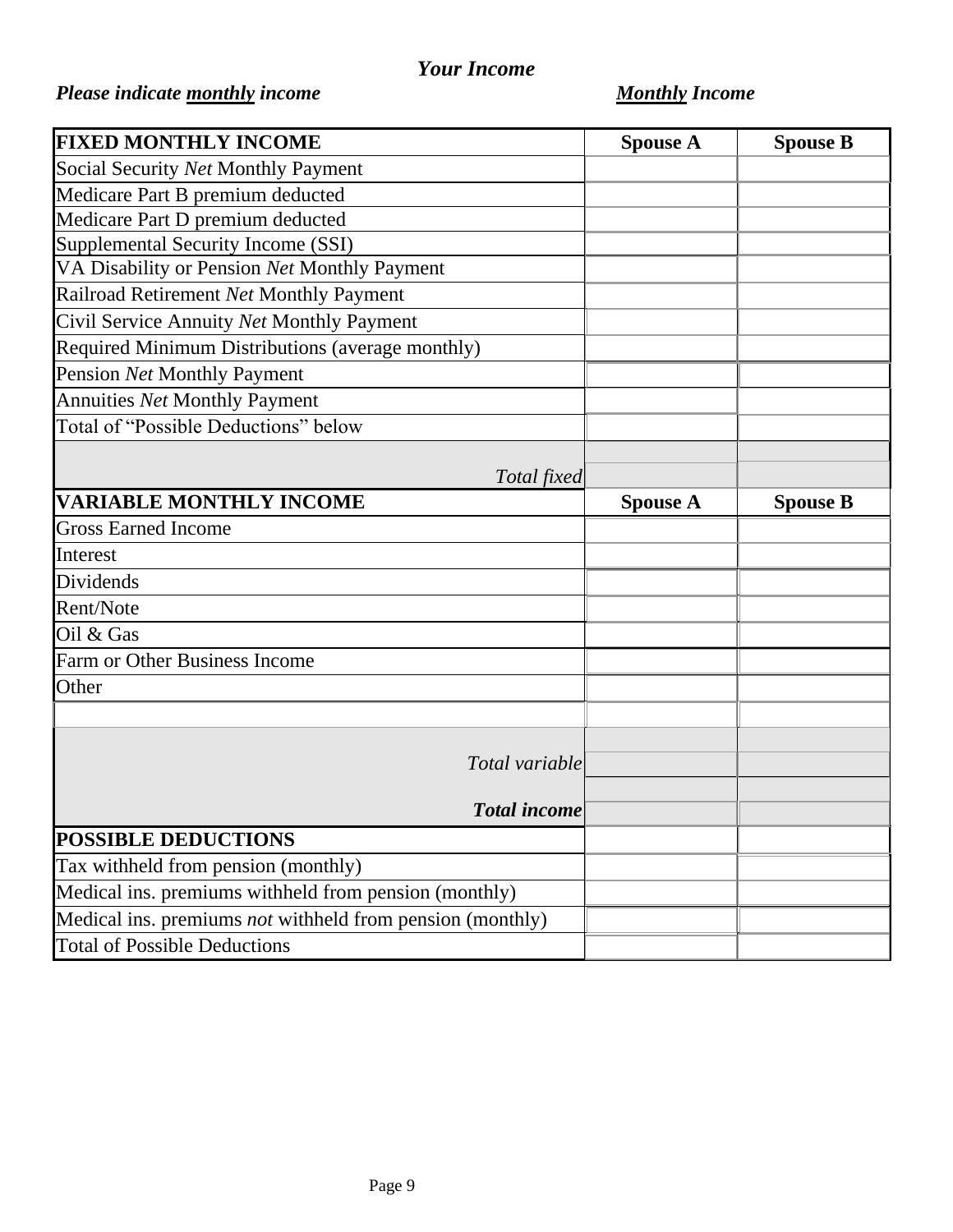# *Trusts & Transfers*

| <b>Spouse A</b>                                           | <b>Spouse B</b>                                                                                                                                                                                                                    |
|-----------------------------------------------------------|------------------------------------------------------------------------------------------------------------------------------------------------------------------------------------------------------------------------------------|
| Are you beneficiary of a trust?                           | Are you beneficiary of a trust?                                                                                                                                                                                                    |
| lNo                                                       | Yes                                                                                                                                                                                                                                |
| Yes.                                                      | lNo                                                                                                                                                                                                                                |
| Transferred assets to a trust?                            | <b>Transferred assets to a trust?</b>                                                                                                                                                                                              |
| lNo                                                       | lΝo                                                                                                                                                                                                                                |
| Yes.                                                      | <b>Yes</b>                                                                                                                                                                                                                         |
| Anticipate an inheritance?                                | Anticipate an inheritance?                                                                                                                                                                                                         |
| lNo                                                       | Yes                                                                                                                                                                                                                                |
| Yes                                                       | lΝo                                                                                                                                                                                                                                |
| <b>Received an inheritance?</b>                           | <b>Received an inheritance?</b>                                                                                                                                                                                                    |
| Yes                                                       | Yes                                                                                                                                                                                                                                |
| No                                                        | 1No                                                                                                                                                                                                                                |
| (If Yes, be sure anything you still own is listed among   | (If Yes, be sure anything you still own is listed                                                                                                                                                                                  |
| your other assets above.)                                 | among your other assets above.)                                                                                                                                                                                                    |
| Have you sold, traded or given away anything in           | Have you sold, traded or given away anything in                                                                                                                                                                                    |
| last 5 years?                                             | last 5 years?                                                                                                                                                                                                                      |
| $Yes \Box No \Box$                                        | Yes $\Box$ No $\Box$                                                                                                                                                                                                               |
| If Yes Recipient                                          | If Yes Recipient                                                                                                                                                                                                                   |
| Asset description                                         | Asset description                                                                                                                                                                                                                  |
| Value $\parallel$                                         | Value \$                                                                                                                                                                                                                           |
| Date                                                      | Date                                                                                                                                                                                                                               |
| Received in return                                        | Received in return                                                                                                                                                                                                                 |
|                                                           | $\Box$ Nothing (Gift) $\Box$ \\\equals \equal \equal \equal \equal \equal \equal \equal \equal \equal \equal \equal \equal \equal \equal \equal \equal \equal \equal \equal \equal \equal \equal \equal \equal \equal \equal \equa |
| $\operatorname{Cash}$ $\Box$ Other                        | $Cash \Box$ Other                                                                                                                                                                                                                  |
| Was the transfer motivated, at least in part, by need for | Was the transfer motivated, at least in part, by need                                                                                                                                                                              |
| Medicaid eligibility? $\Box$ Yes $\Box$ No                | for Medicaid eligibility? $\Box$ Yes $\Box$ No                                                                                                                                                                                     |
| If No, explain purpose(s) of transfer                     | If No, explain purpose $(s)$ of transfer                                                                                                                                                                                           |

| Attorney Notes re Trusts & Transfers |  |
|--------------------------------------|--|
|                                      |  |
|                                      |  |
|                                      |  |
|                                      |  |